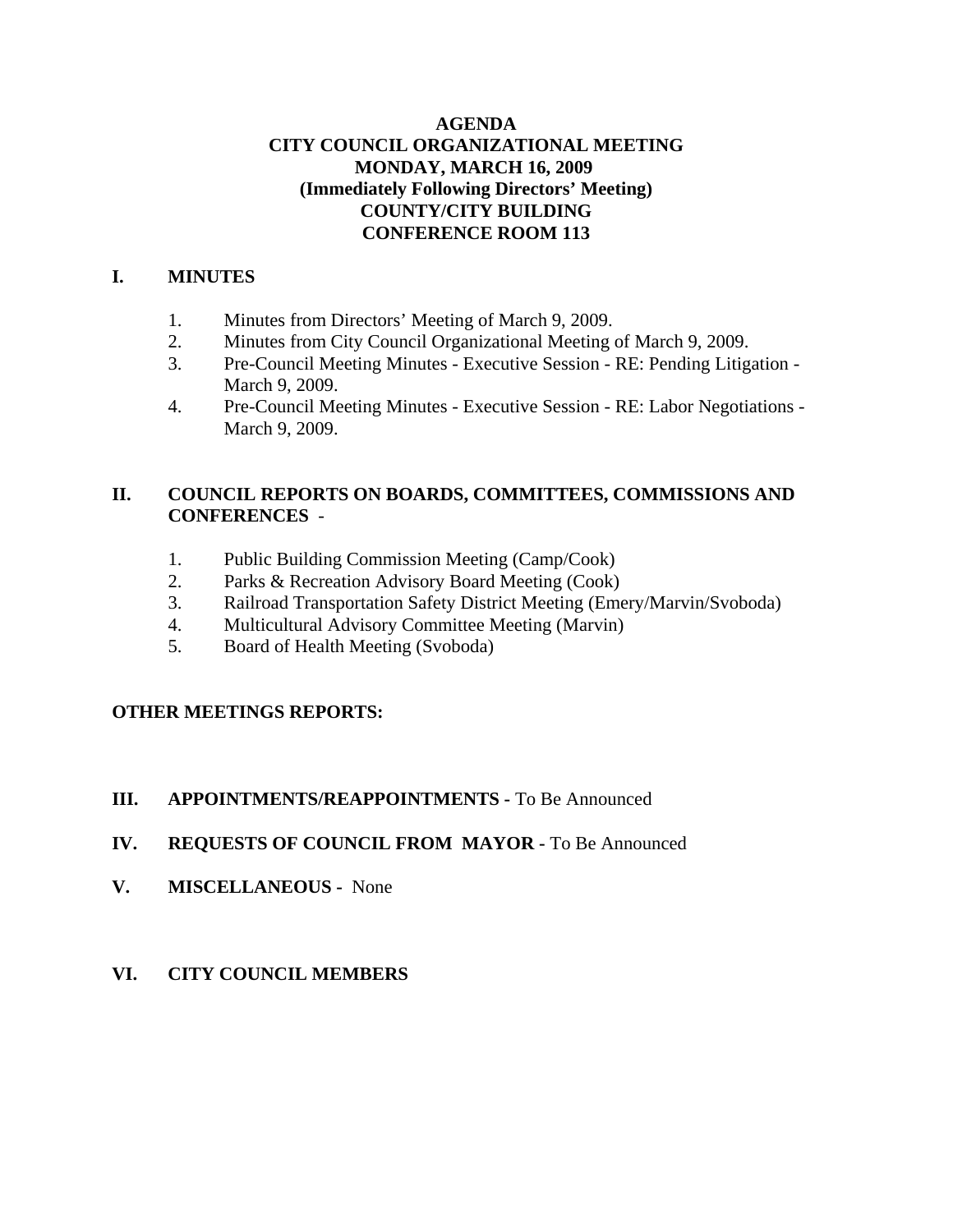#### **VII. MEETINGS/INVITATIONS -**

- 1. Schemmer Associates 50<sup>th</sup> Anniversary on Tuesday, May 19, 2009 from 4:00 p.m. to 7:00 p.m. - Program at 5:00 p.m. at Schemmer Associates, Federal Trust Building,  $13<sup>th</sup>$  & "N" Street, 134 South  $13<sup>th</sup>$  Street, Suite 1100 - RSVP to Frank Comisar at 488-2500 - (See Invitation)
- 2. Lincoln Chamber of Commerce invites you to attend the following Ribbon Cuttings: - Please RSVP to Kathy Hale at 436-2385 or E-Mail: -
	- A.) Adwood Company, 1920 SW 6<sup>th</sup> Street, Suite A on Thursday, April 2, 2009 at 3:00 p.m.
	- B.) College of Saint Mary's, 1109 N. Cotner Blvd. on Wednesday, April 29, 2009 at 3:30 p.m.
- 3. Clinic with a Heart 4<sup>th</sup> Annual Rx for Hope Fundraiser on Friday, April 17, 2009 at the Hillcrest Country Club, 9401 "O" Street - 7:00 p.m., Silent Auction; 8:00 p.m., Program & Live Auction; 9:00 p.m., Dance - Cost:  $$45/ticket$  - RSVP by April  $10<sup>th</sup>$ with return card & payment - (See Invitation)
- 4. Face the Chamber with U.S. Senator Mike Johanns on Monday, April 6, 2009 (Note Date Change) from Noon to 1:00 p.m. (Registration begins at 11:45 a.m.) - at the Country Club of Lincoln, 3200 South 24<sup>th</sup> Street - Cost: \$20/person; \$25/person at the door - RSVP by April  $1<sup>st</sup>$  - (See Invitation)
- 5. University of Nebraska-Lincoln College of Business Administration 25<sup>th</sup> Anniversary Advisory Board Awards Luncheon on Friday, April 17, 2009 at 11:30 a.m. at The Champions Club - Cost: \$25/person - Please RSVP - (See Invitation)

### **VIII. ADJOURNMENT**

ca031609/tjg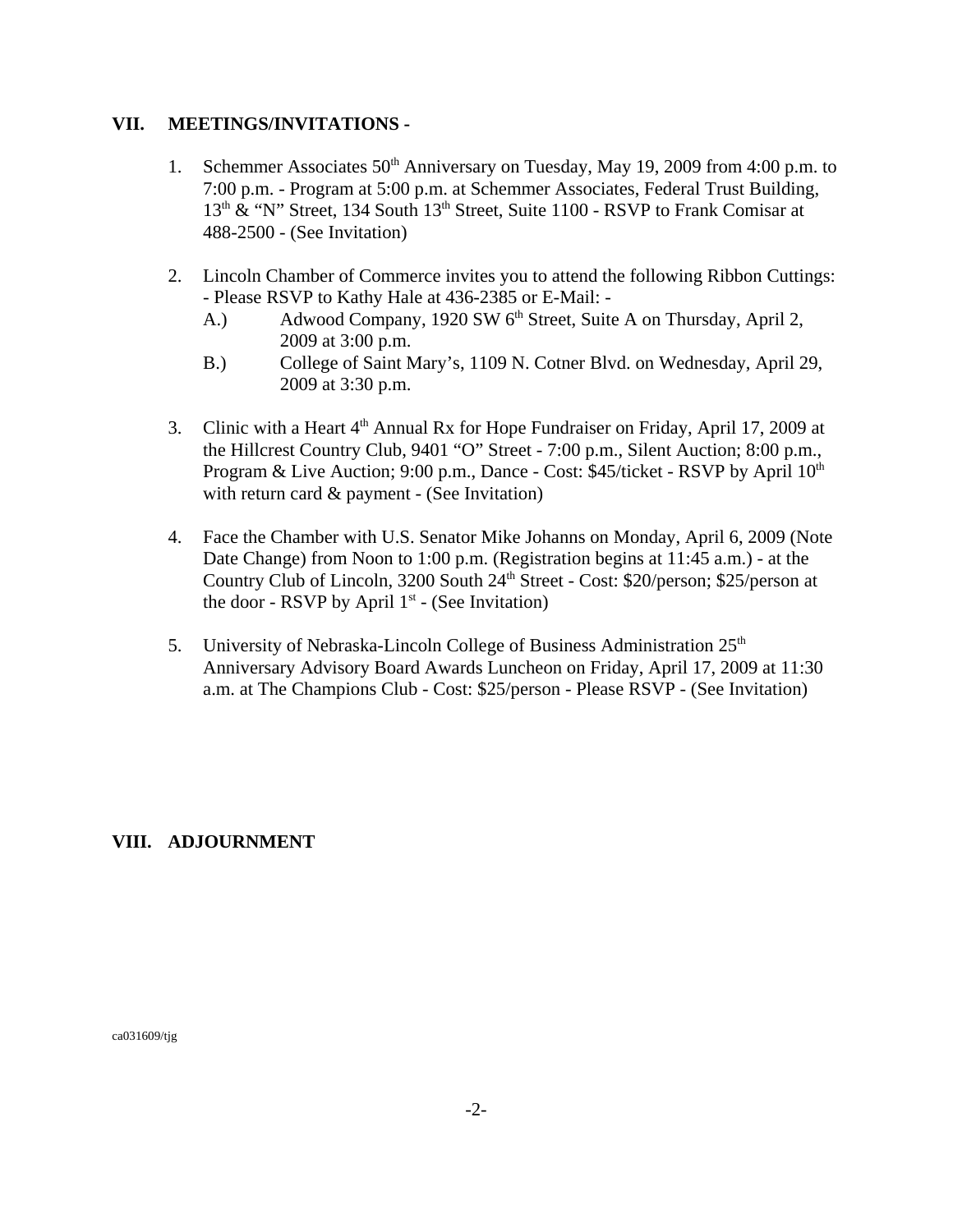### **CITY COUNCIL ORGANIZATIONAL MEETING MINUTES MONDAY, MARCH 16, 2009**

- **Present:** Robin Eschliman, Chair; Doug Emery, Vice Chair; Jon Camp; Jonathan Cook; Ken Svoboda; and Dan Marvin **Absent:** John Spatz
- **Others:** Rick Hoppe, Aide to the Mayor; Denise Pearce, Aide to the Mayor; Trish Owen, Aide to the Mayor

Chair Eschliman opened the meeting at 12:15 p.m. and announced the location of the Open Meetings Act.

# **I. MINUTES**

- 1. Minutes from Directors' Meeting of March 9, 2009.
- 2. Minutes from City Council Organizational Meeting of March 9, 2009.
- 3. Pre-Council Meeting Minutes Executive Session RE: Pending Litigation March 9, 2009.

4. Pre-Council Meeting Minutes - Executive Session - RE: Labor Negotiations - March 9, 2009. The above minutes approved by acclamation.

## **II. COUNCIL REPORTS ON BOARDS, COMMITTEES, COMMISSIONS AND CONFERENCES**

# **1. Public Building Commission Meeting Camp/Cook**

Camp reported discussion centered on the attorney office relocation, the go ahead to engineering for the elevator shaft plans, Juvenile Court and County Court status, the County Clerk's renovation, as well as the 10<sup>th</sup> and Military shop relocation project. Another Credit Union ATM will be installed at 575 S. 10<sup>th</sup>, and nothing new regarding the cafeteria. Would like to have a jail walking tour in order to brainstorm on future building uses. Cook added the City Attorney would move in late June.

# **2. Parks & Recreation Advisory Board Meeting Cook**

Cook stated they discussed the establishment of cost recovery goals for fee supported programs. Looked at all programs and on many will try to raise the cost recovery goals, but on some cannot as they are federally reimbursed and will not allow charging over a certain amount. Have three major areas: the golf program, talking on changing the fee options. Second, the outdoor public pools with a request to increase cost recovery but would have to close four neighborhood pools which the Board felt very inappropriate. Third, Pioneers Park Nature Center, having an interest in increasing the cost recovery significantly with a entry fee for the Center. With adult sports the Board feels recovery could be 100%. Also discussed the Haywood Park redevelopment plan.

# **3. Railroad Transportation Safety District Meeting Emery/Marvin/Svoboda**

Svoboda stated they appropriated additional money for the north quiet zone, but with cost overrun is approximately 40% more. The other two are on hold, with the zone for Salt Creek possibly moving forward with design. Emery added with one source for wayside horns it makes it more difficult to control costs and secondarily hoped to see some reduction from contractors, which didn't happen.

Cook said wayside horns planned for the North quiet zone but for the far South just concrete work.